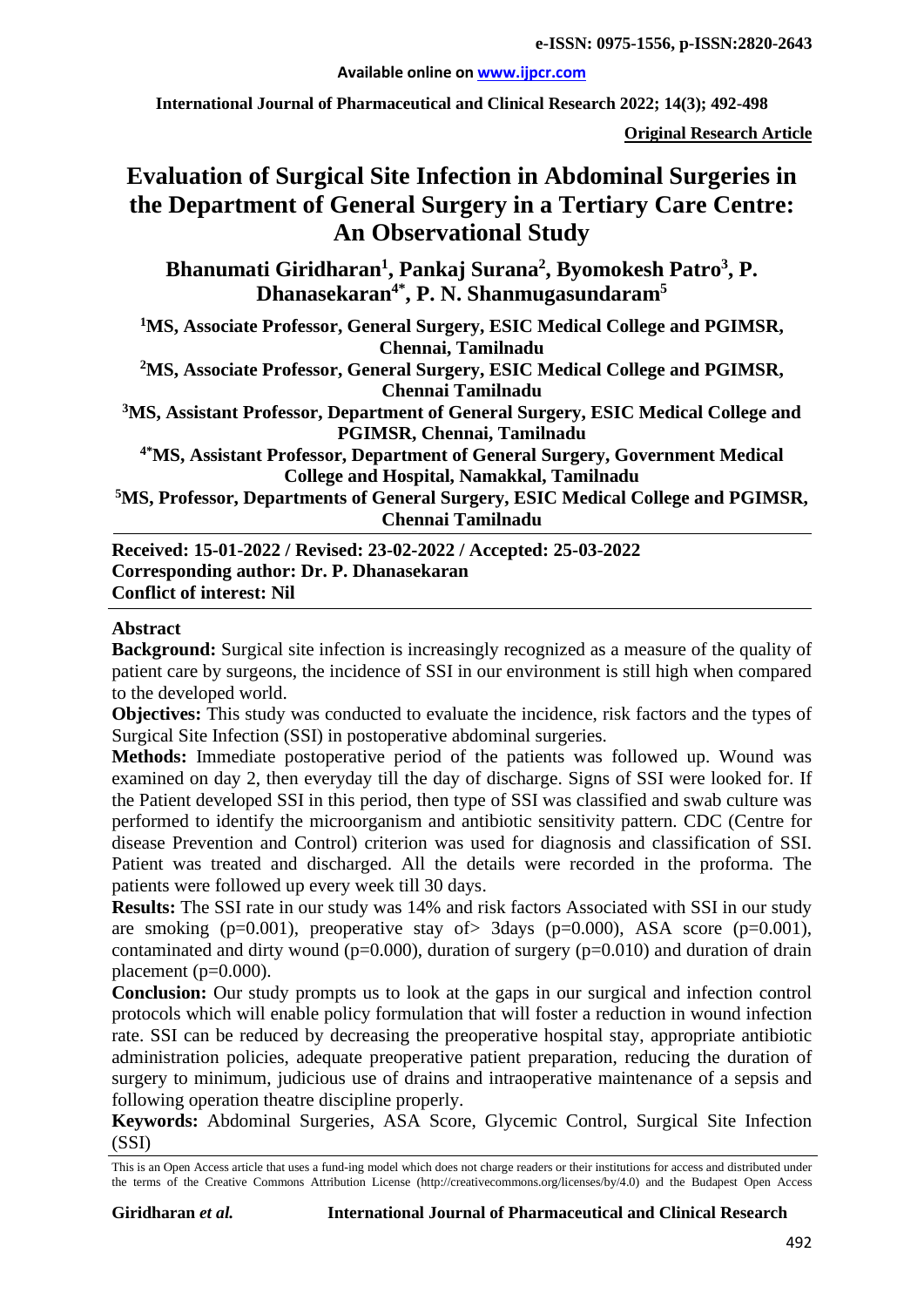Initiative (http://www.budapestopenaccessinitiative.org/read), which permit unrestricted use, distribution, and reproduction in any medium, provided original work is properly credited.

## **Introduction**

Surgical site infections (SSIs) are infections of the incision or organ or Space that occur after surgery. The term 'surgical site infection' (SSI) was introduced in 1992 to replace the previous term 'surgical wound infection'. Surgical site infection (SSI) has always been a major complication of surgery and trauma and has been documented for 4000–5000 years. SSI Is both the most frequently studied and the leading HAI reported hospital wide in LMICs. World Health Organization (WHO) Clean Care is Safer Care programme shows that surgical site infection (SSI) affects upto one third of patients who have undergone a surgical procedure in LMICs and The pooled incidence of SSI was11.8 per 100 surgical patients undergoing the procedure (range 1.2 to 23.6). [1,2]

Although SSI incidence is much lower in high- income countries, it remains this frequent type of HAI in Europe and the United States of America (USA). In some European countries, it even represents the most frequent type of HAI. SSIs are among the most preventable HAIs, but they still represent a significant burden in terms of patient morbidity and mortality and additional costs to health systems and service payers worldwide. [3] Each SSI is Associated with approximately additional postoperative hospital days and patients with an SSI have a 2-11 times higher risk of death, compared with operative patients without an SSI. [4] Surgical patients initially seen with more complex comorbidities and the emergence of antimicrobial- resistant pathogens increase the cost and challenge of treating SSIs. [5]

For these reasons, the prevention of SSI has received considerable attention from surgeons, infection control professionals and health care authorities, the media and the public. This study was conducted to evaluate the incidence, risk factors and the

types of Surgical Site Infection (SSI) in postoperative abdominal surgeries.

## **Methodology**

This prospective study was performed in ESIC Medical College and PGIMSR, Chennai, in the period 18 months from April 2018 to September 2019. 100 adult patients undergoing elective and emergency abdominal surgeries were selected. The ethical standards for human experimentation were followed during the study and permission from the institutional ethical committee was taken.

Patients with HIV, HBV or HCV infection, patients on chemotherapy and radiotherapy, patients on oral steroids and other immuno suppressant drugs, patients with hepatic, cardiac and renal failure, and ASA (American Society of Anaesthesiologists) score IV or V were excluded from the study.

**Study procedure***:* Informed written consent was obtained. Appropriate history was taken; Clinical examination and relevant investigations were carried out. Intravenous antibiotic was given 30–60 minutes before the procedure. Appropriate surgical management was carried out under strict aseptic precautions.

Immediate postoperative period of the patients was followed up. Wound was examined on day 2, then everyday till the day of discharge. Signs of SSI were looked for. If the Patient developed SSI in this period, then type of SSI was classified and swab culture was performed to identify the microorganism and antibiotic sensitivity pattern. CDC (Centre for disease Prevention and Control) criterion was used for diagnosis and classification of SSI. Patient was treated and discharged. All the details were recorded in the proforma. The patients were followed up every week till 30 days. If the patient developed any features of SSI during follow up period after discharge, then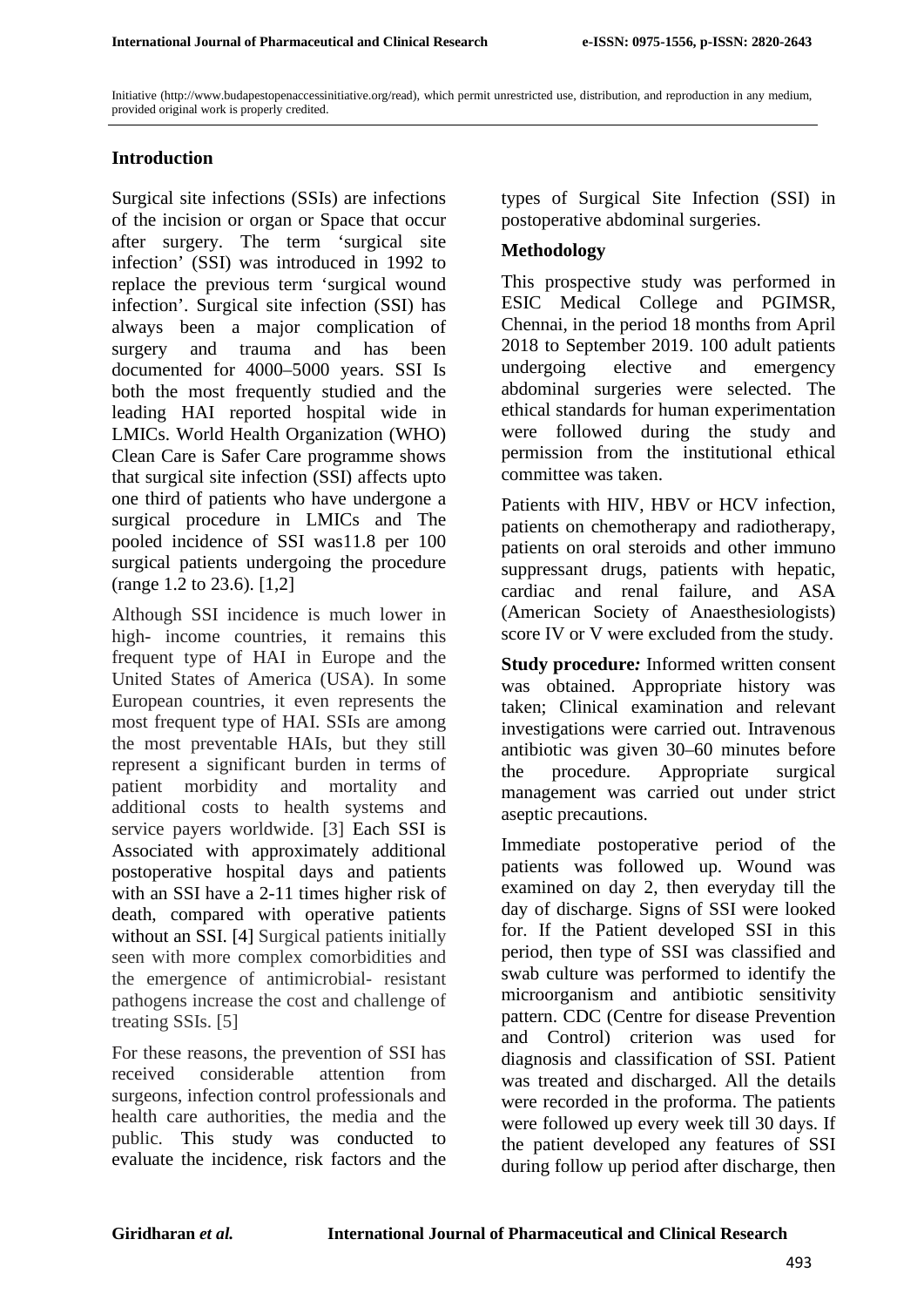Patient was treated accordingly as described above. All details were recorded in the proforma.

Data was collected and calculated data were arranged in systemic manner, presented in various table and figures and statistical analysis was made to evaluate the objectives of this Study with the help of SPSS. The Chi square calculation was done.

# **Results**

In our study maximum numbers of patients were 35 to 65 years of age and predominantly male. 12 patients were known diabetic, 14 patients were smokers. In our study 95 patients had preoperative stay less than 3 days. In our study 3 patients had elevated blood sugar level> 200 mg/dl. There were more emergency surgeries (64) than elective surgeries (36). Out of 58 male patients 26 were anaemic. None of the patients required blood transfusion. Majority of patients were of the age group 13 to 35 years. All the male patients above 65 years of age were with low hemoglobin. In our study 64 patients came under ASA score I.

Majority of surgical wound were clean contaminated. Duration of surgery was> 2 hrs for 71 procedures. Drainage tube was placed in 31 surgeries. 74 patients had postoperative stay period of 3-7days. 23 patients had prolonged hospital stay. All patients were under glycemic control during the post-operative period. 71 patients were started on oral feeds between 24 and 48 hours. Out of 14 patients who developed SSI, 13 had superficial SSI. 1 had organ Space SSI. No patients had deep incisional SSI.

Out 14 patients 9 were 35-65 years of age. The infection rate was 18.4% (9/49). In this age group while that in age >65 years is 25% (1/4). 10 out of 14 patients were males. Both age and sex were found not corealated with SSI. 3 patients who had diabetes mellitus developed SSI. The infection rate was 25 % (3/12). Diabetes mellitus was not a risk factor for SSI in our study. 6 patients were smokers. The infection rate among smokers was 42.9%. Smoking was found to be associated with SSI  $(P=0.001)$ . 12 patients were having normal BMI. Patients under nutrition and obesity were not found to be associated with SSI in our study. All patients who developed SSI were under glycemic control both during preoperative and postoperative period. So we could not establish any association between SSI and perioperative Hyperglycemia in our study. Out of 4 female patients who developed SSI, 3 were found to have anaemia with infection rate is 10.3% (3/26).

Seven patients with SSI had low serum albumin level. The infection rate is 20% (7/35) in patients with hypoalbuminemia, which is not statistically significant. 4 patients had preoperative stay period of >3 days. The infection rate was 80% (4/5), which was significantly associated with SSI (P=0.000). The infection rate in patients with ASA class II is  $28.1\%$  (9/32) and class III was 50% (2/4). Higher ASA score is significantly associated with SSI in our study ( $p=0.001$ ). Out of 14 patients, 10 patients have undergone emergency procedure. The infection rate in patients who underwent emergency procedure was12% (10/83) as compared to that elective is 23.5% (4/17).

Contaminated and dirty wounds were significantly associated with SSI (p=0.000). 11 cases out of 14 were found to have contaminated wound. All patients with SSI had drain placed for >4 days. This is significantly associated with SSI  $(p=0.0)$ . More than 1 organism was isolated in the swab culture of 5 patients. The most organisms isolated were Escherichia coli.

The SSI rate in our study was 14% and risk factors associated with SSI were smoking  $(p=0.001)$ , preoperative stay of  $> 3$ days  $(p=0.000)$ , ASA score  $(p=0.001)$ , contaminated and dirty wound (p=0.000), duration of surgery  $(p=0.010)$  and duration of drain placement  $(p=0.000)$ . All the details are tabulated in the table and images in atlas.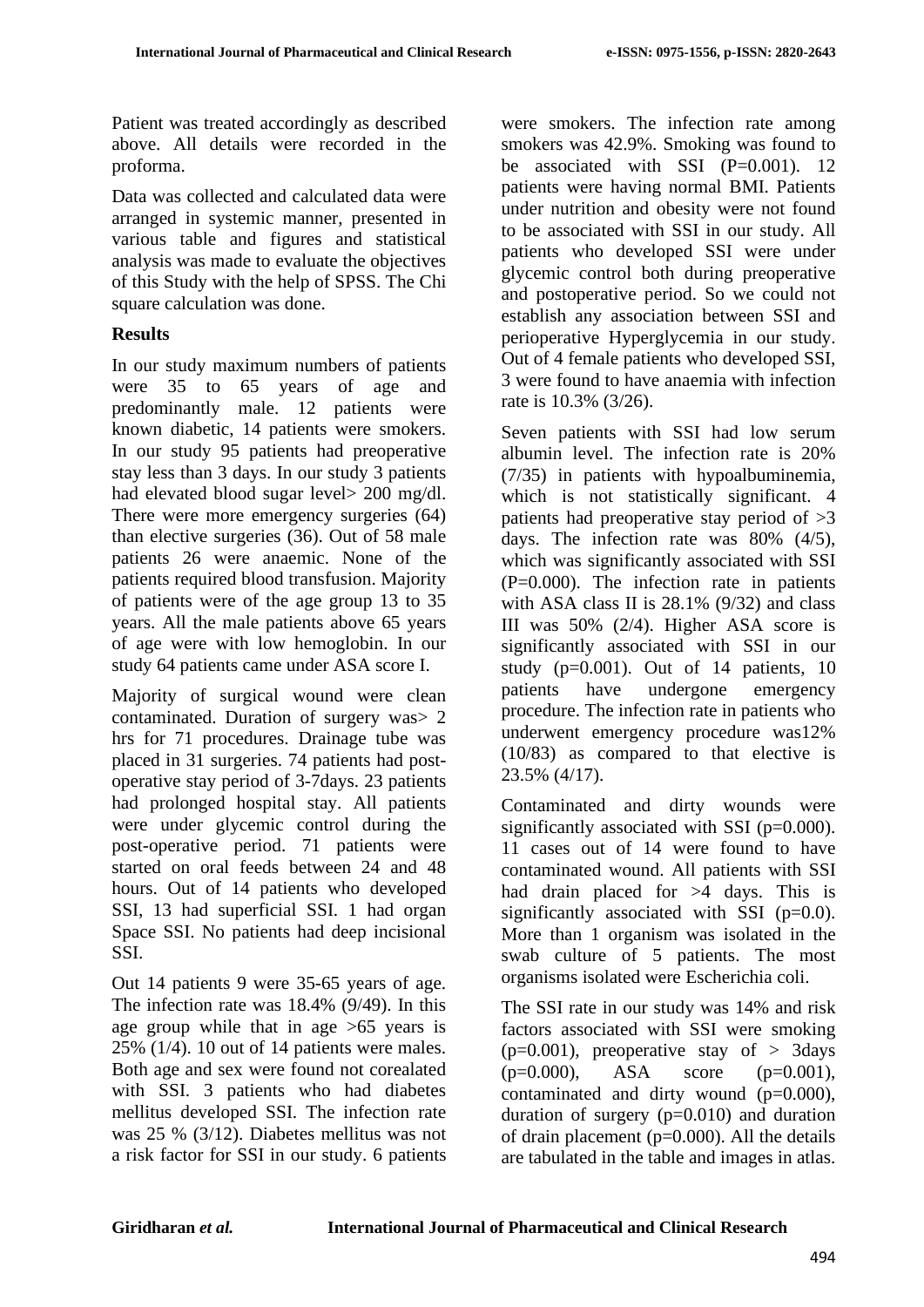

| <b>Parameters</b>              | Subgroup           | <b>SSI</b> present<br>frequency<br>(%) | <b>SSI</b> absent<br>frequency $(\% )$ | ${\bf X}^2$ | <b>DF</b>      | $\mathbf{P}$<br>value |
|--------------------------------|--------------------|----------------------------------------|----------------------------------------|-------------|----------------|-----------------------|
| Age group                      | 13-35              | 4(8.5)                                 | 43(91.5)                               | 2.355       | $\overline{2}$ | 0.308                 |
|                                | 36-65              | 9(18.4)                                | 40(81.6)                               |             |                |                       |
|                                | $>65$              | 1(25.0)                                | 3(75.0)                                |             |                |                       |
| <b>Gender</b>                  | Male               | 10(17.5)                               | 47(82.5)                               | 1.383       |                | 0.240                 |
|                                | Female             | 4(9.3)                                 | 39(90.7)                               |             |                |                       |
|                                | Yes                | 3(25.0)                                | 9(75.0)                                |             | $\mathbf{1}$   | 0.242                 |
| <b>DM</b>                      | N <sub>o</sub>     | 11(12.5)                               | 77(87.5)                               | 1.370       |                |                       |
| <b>Smoking</b>                 | Yes                | 6(42.9)                                | 8(57.1)                                |             | $\mathbf{1}$   | 0.001                 |
|                                | N <sub>o</sub>     | 8(9.3)                                 | 78(90.7)                               | 11.259      |                |                       |
|                                | < 18.5             | 2(18.2)                                | 9(81.8)                                | 0.332       | $\overline{2}$ | 0.847                 |
| <b>BMI</b>                     | 18.5-25            | 12(13.6)                               | 76(86.4)                               |             |                |                       |
|                                | $>25$              | $\overline{0}$                         | 1(100)                                 |             |                |                       |
| <b>Random blood</b>            | $<$ 200            | 14(14.4)                               | 83(85.6)                               | 0.503       | $\mathbf{1}$   | 0.478                 |
| sugar                          | >200               | $\overline{0}$                         | 3(100)                                 |             |                |                       |
| <b>Hb</b> male                 | <13                | 5(19.2)                                | 21(80.8)                               | 0.131       | $\mathbf{1}$   | 0.718                 |
|                                | $\geq$ 13          | 5(15.6)                                | 27(84.4)                               |             |                |                       |
| <b>Hb</b> female               | <12                | 3(10.3)                                | 26(89.7)                               | 0.073       | $\mathbf{1}$   | 0.787                 |
|                                | $\geq$ 12          | 1(7.7)                                 | 12(92.3)                               |             |                |                       |
| <b>Albumin</b>                 | <3.5               | 7(20.0)                                | 28(80.0)                               |             | $\mathbf{1}$   | 0.204                 |
|                                | $\geq 3.5$         | 7(10.8)                                | 58(89.2)                               | 1.610       |                |                       |
| Pre op-Stay<br>duration (days) | $\geq$ 3           | 10(10.5)                               | 85(89.5)                               |             | $\mathbf{1}$   | 0.00                  |
|                                | $\leq$ 3           | 4(80.0)                                | 1(20.0)                                | 19.042      |                |                       |
| <b>ASA</b>                     | $\mathbf I$        | 3(4.7)                                 | 61(95.3)                               | 14.218      | $\overline{2}$ | 0.001                 |
|                                | $\mathbf{I}$       | 9(28.1)                                | 23(71.9)                               |             |                |                       |
|                                | III                | 2(50.0)                                | 2(50.0)                                |             |                |                       |
| <b>Type of</b>                 | Emergency          | 10(12.0)                               | 73(88.0)                               | 1.545       | $\mathbf{1}$   | 0.214                 |
| procedure                      | Elective           | 4(23.5)                                | 13(76.5)                               |             |                |                       |
| Type of wound                  | Clean              | $\overline{0}$                         | 1(100)                                 |             | 3              | 0.00                  |
|                                | Clean contaminated | 2(2.4)                                 | 83(97.6)                               | 72.013      |                |                       |

| Table: Relationship between clinical parameters and incidence of SSI |  |  |  |  |  |  |
|----------------------------------------------------------------------|--|--|--|--|--|--|
|----------------------------------------------------------------------|--|--|--|--|--|--|

**Giridharan** *et al.* **International Journal of Pharmaceutical and Clinical Research**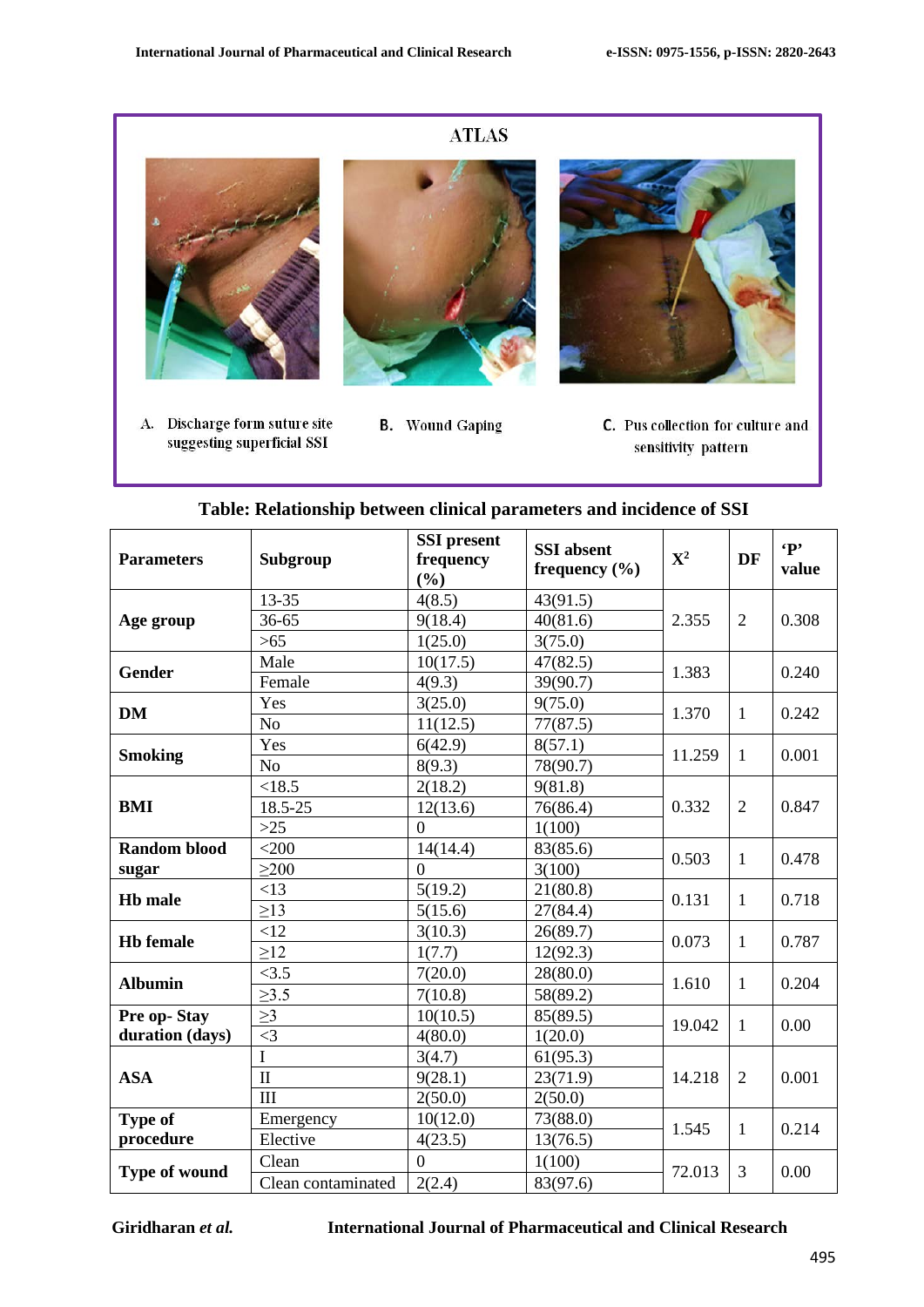|                                 | Contaminated | 11(91.7) | 1(8.3)   |        |  |     |
|---------------------------------|--------------|----------|----------|--------|--|-----|
|                                 | Dirty        | 1(50.0)  | 1(50.0)  |        |  |     |
| <b>Duration of</b>              | $\leq$ 2     |          | 29(100)  | 6.649  |  | 0.0 |
| surgery                         | >2           | 14(19.7) | 57(80.3) |        |  |     |
| Post-op-Stay<br>duration (days) | $\leq$ 3     |          | 3(100)   | 54.499 |  | 0.0 |
|                                 | $3 - 7$      |          | 74(100)  |        |  |     |
|                                 | >7           | 14(60.9) | 9(39.1)  |        |  |     |
| Drain placement                 | $\leq$ 4     |          | 8(100)   | 8.879  |  | 0.0 |
| (days)                          | >4           | 14(60.9) | 9(39.1)  |        |  |     |
| $p<0.001$ ; NS-Not Significant  |              |          |          |        |  |     |

#### **Discussion**

Large number of studies reported surgical site infection in abdominal surgeries between 3.4% and 36.1% 96. In our study out of 100 patients who underwent abdominal surgeries, 14 patients developed SSI. The rate of SSI I in our study is 14%. This is comparable to many studies in India and is higher compared to developed countries and less as compared to few Indian studies. This is due to the fact that in developed countries they Have a systematic feedback of SSI rate and surveillance bodies such as Hospitals in Europe Link for Infection Control through Surveillance (HELICS) In Europe and National Nosocomial Infection Surveillance System (NNIS) in United States of America whereas in our country were mainly on sporadic surveys. [6]

In our study most of patients were of middle age group (35-65years) and there was male preponderance. The risk factors associated with SSI in our study are smoking  $(p=0.001)$ , preoperative stay of  $>3$ days  $(p=0.000)$ , ASA score  $(p=0.001)$ , contaminated and dirty wound (p=0.000), duration of surgery (p=0.010) and duration drain placement (p=0.000).

Our study did not Find association between SSI and BMI grading, anaemia as well as hypoalbuminemia. In our study Smoking was found to be associated with SSI like previous Studies. [7] The infection rate among smokers is 42.9% (6/14) while that in Non-smokers is 9.3% (8/86). Preoperative stay duration of>3 days is significantly associated with SSI. The infection rate is

80% in patients with Preoperative stay of>3 days as compared to 10.5% in patients with<3 Days duration. Similar finding is observed in many studies. [8,9,10]

Patients with ASA class of 2 and 3 are associated with SSI. This is Comparable to previous studies. [11,12] The infection rate in class II Patients is 28.1% and in class III are 50%. In our study Contaminated and dirty Wound were associated with SSI as observed in previous studies. The infection rate in contaminated wound is 91. 7% (11/12) while in dirty Wound it is 50%  $(1/2)$ . Duration of surgery  $> 2$  hours duration is significantly Associated with SSI. Reports from other studies were in agreement with our findings.[8,10,11] The infection rate was 19.7% (14/71) inpatients When the duration of surgery was>2 hours. No patient with surgery Duration < 2 hours developed SSI in our study (0/29). Duration of drain placement for  $> 4$  days is associated with SSI in our study. Similar finding was observed in many studies. [8,10,12] The infection rate was 60.9% in patients with drain placed for  $> 4$  days. The most common disease condition encountered in our study is acute appendicitis with or without abscess and surgical procedure observed Is emergency open appendectomy. SSI was most commonly observed in appendicular abscess and duodenal perforation. SSI was noted on 4th postoperative day for 9 patients and 5th postoperative day for 5 patients. None of the patients developed SSI after discharge from hospital. The Endogenous flora is responsible for infection in most cases. The opening of the gastrointestinal tract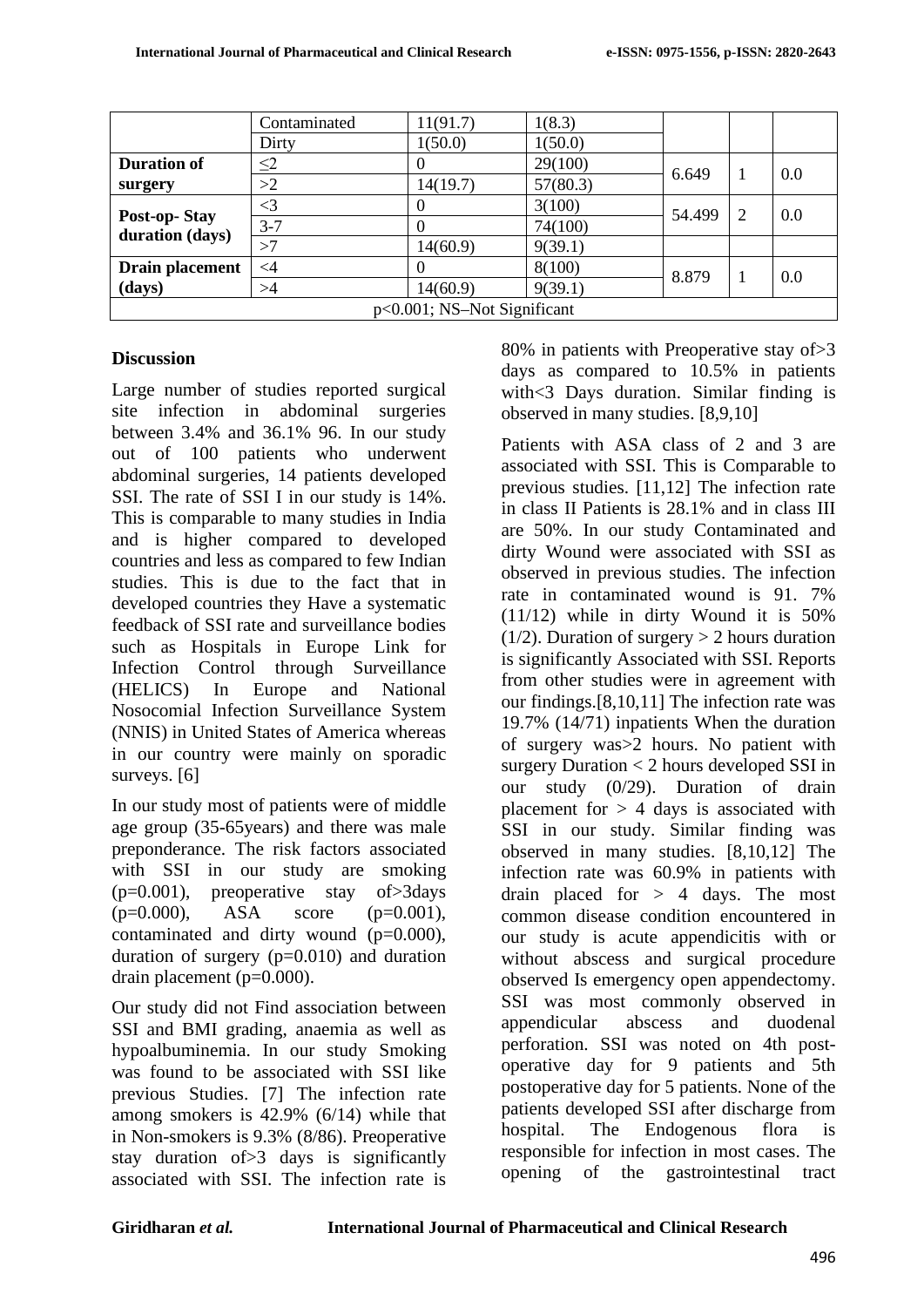increases the likelihood of Gram-negative bacilli that was our finding in this study. The most common organism isolated was E. coli. It was isolated in 50% of swab culture. This is similar to the finding observed by Satyanarayana V et al and Raka L et al. [13,14]

Pseudomonas and proteus mirabilis were next most common organisms isolated. More than 1 organism was isolated in the swab culture of 5 patients. E. coli was found sensitive to piperacillin and Tazobactum, Imipenam, Colistin. The other organisms observed in swab culture were klebseilla, staph aureus, MRSA. Swab culture was sterile in 3 patients in our study. [15] In patients who developed SSI, 13 patients had superficial SSI. 1 patient had organ space SSI. None of the patients developed deep incisional SSI. Secondary wound closure was done for 9 (64.3%) patients who had SSI With residual wound dehiscence with healthy granulation tissue in whom Spontaneous closure did not occur. All patients with SSI had prolonged Postoperative stay duration of more than 7 days.

#### **Conclusion**

Our study prompts us to look at the gaps in our surgical and infection control protocols which will enable policy formulation that will foster a reduction in wound infection rate. SSI can be reduced by decreasing the preoperative hospital stay, appropriate antibiotic administration policies, adequate preoperative patient preparation, reducing the duration of surgery to minimum, judicious use of drains and intraoperative maintenance of a sepsis and following operation theatre discipline properly.

Although surgical site infections cannot be completely eliminated, a reduction in the infection rate to a minimal level could have significant benefits, by reducing postoperative morbidity and mortality, and wastage of health care resources. A dedicated system of infection surveillance has to be established to identify the gaps in our infection control protocols and therefore identify areas of focus to reduce the burden of SSIs. It will also help to individualize policies regarding infection control in different setups.

Appropriate precautionary measure has to be taken to reduce the incidences of SSI that originate primarily from the care procedures provided during hospitalization. A sound antibiotic policy, reducing the length of procedures by adequate training of the staff on proper surgical techniques, proper intraoperative infection control measures and feedback of appropriate data to surgeons regarding SSIs would be desirable to reduce the surgical site infection.

# **References**

- 1. National Healthcare Safety Network, Centers for Disease Control and Prevention. Surgical site infection (SSI) event. 2017.
- 2. Horan TC, Gaynes RP, Martone WJ, Jarvis WR, Emori TG. CDC Definitions of nosocomial surgical site infections, 1992: a Modification of CDC definitions of surgical wound infections. Infect Control Hosp Epidemiol 1992; 13:606– 608.
- 3. Bailey and Love short practice of surgery,  $27<sup>th</sup>$  edition.
- 4. Allegranzi B, Bagheri Nejad S, Combescure C, Graafmans W, Attar H, Donaldson L, et al. Burden of endemic health-care-associated Infection in developing countries: systematic review and metaanalysis. Lancet. 2011; 37:9761:228-41.
- 5. Report on the burden of endemic healthcare- associated infection worldwide. Asystematic review of the literature. Geneva: World Health Organization; 2011.
- 6. Haley RW, Culver DH, White JW, Morgan WM, Emori TG, Munn VP, et al. The efficacy of infection surveillance and control programs in preventing nosocomial infections in US hospitals. Am J Epidemiol. 1985;121(2):182-205.
- 7. Mekhla, Borle FR. Determinants of superficial surgical site infections in